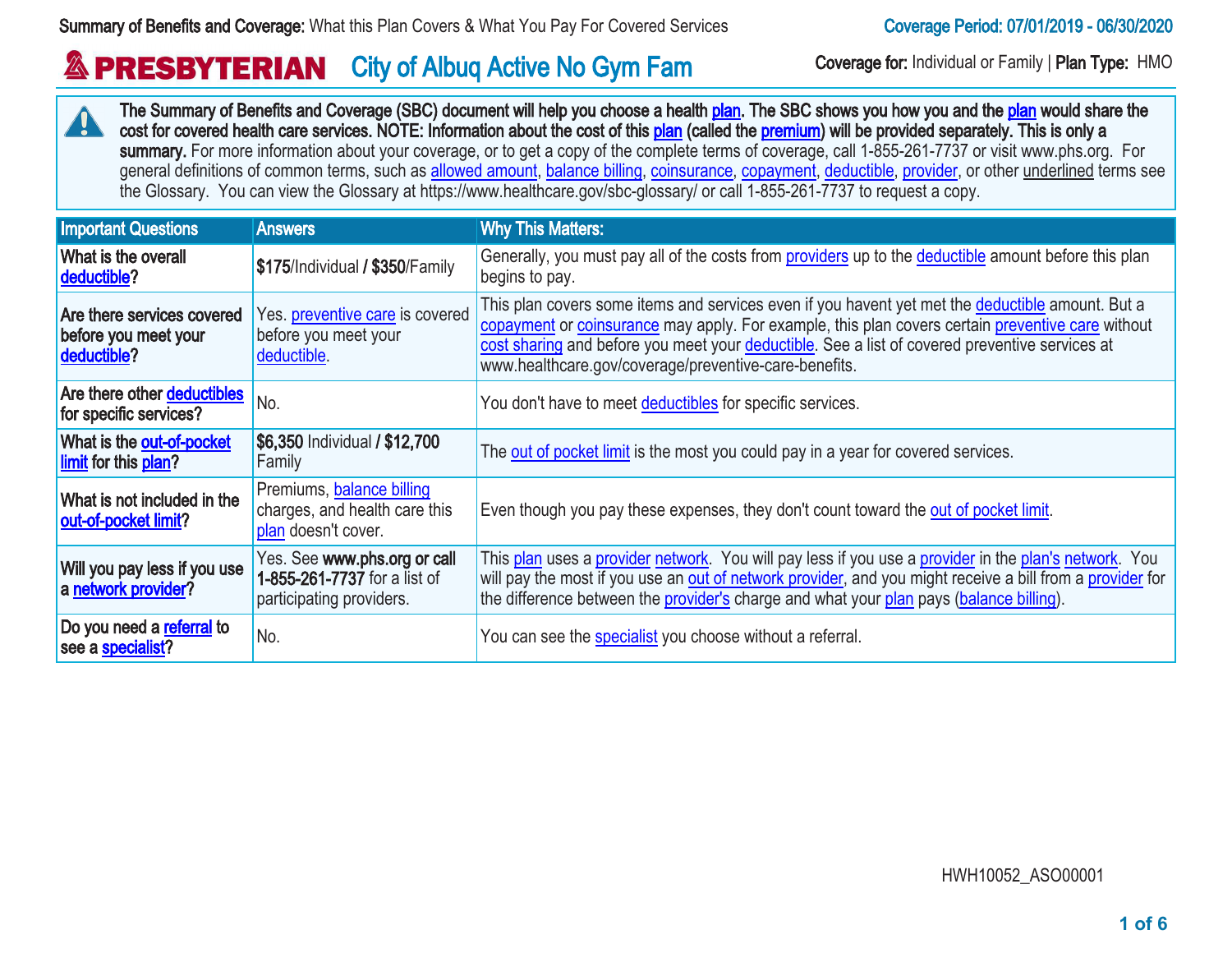

All [copayment](http://www.healthcare.gov/sbc-glossary/#copayment) and [coinsurance](http://www.healthcare.gov/sbc-glossary/#coinsurance) costs shown in this chart are after your [deductible](http://www.healthcare.gov/sbc-glossary/#deductible) has been met, if a deductible applies.

| <b>Common</b>                                                |                                                     |                                                                                             | <b>What You Will Pay</b>                                  | Limitations, Exceptions, & Other Important                                                                                                                         |  |
|--------------------------------------------------------------|-----------------------------------------------------|---------------------------------------------------------------------------------------------|-----------------------------------------------------------|--------------------------------------------------------------------------------------------------------------------------------------------------------------------|--|
| <b>Medical Event</b>                                         | <b>Services You May Need</b>                        | <b>In-network Provider</b><br>(You will pay the least)                                      | <b>Out-of-network Provider</b><br>(You will pay the most) | <b>Information</b>                                                                                                                                                 |  |
|                                                              | Primary care visit to treat an<br>injury or illness | \$35 copayment/visit;<br>Video Visit-No charge.                                             | Not covered                                               | Copayment is for office visit only. All other services<br>deductible may apply.                                                                                    |  |
| If you visit a health<br>care provider's office or           | <b>Specialist visit</b>                             | \$50 copayment/visit                                                                        | Not covered                                               | Copay is for office visit only. All other services<br>deductible may apply.                                                                                        |  |
| clinic                                                       | <b>Preventive</b><br>care/screening/immunization    | No charge                                                                                   | Not covered                                               | You may have to pay for services that aren't<br>preventive. Ask your provider if the services needed<br>are preventive. Then check what your plan will pay<br>for. |  |
|                                                              | Diagnostic test (x-ray, blood<br>work)              | No charge                                                                                   | Not covered                                               | Deductible does not apply.                                                                                                                                         |  |
| If you have a test                                           | Imaging (CT/PET scans, MRIs)                        | <b>PET/MRI: \$125</b><br>copayment/test; CT:<br>\$75 copayment/test                         | Not covered                                               | Prior authorization may be required. Deductible does<br>apply.                                                                                                     |  |
| If you need drugs to                                         | Generic drugs (Tier 1)                              | \$10 copayment (retail)<br>\$20 copayment (mail<br>order)                                   | Not covered                                               |                                                                                                                                                                    |  |
| treat your illness or<br>condition<br>More information about | Preferred brand drugs (Tier 2)                      | \$35 copayment (retail)<br>\$87.50 copayment (mail<br>order)                                | Not covered                                               | ** Administered by Express Scripts - contact at 1-877-                                                                                                             |  |
| prescription drug<br>coverage is available<br>at             | Non-preferred drugs (Tier 3)                        | \$55 copayment (retail)<br>\$165 copayment (mail<br>order)                                  | Not covered                                               | 860-9256.**                                                                                                                                                        |  |
| phs.org/formsanddocu<br>ments                                | Self-Administered Specialty<br>(Tier 4)             | 20% up to a maximum<br>of \$400 per prescription<br>(retail)/ Not available<br>(mail order) | Not covered                                               |                                                                                                                                                                    |  |
| If you have outpatient                                       | Facility fee (e.g., ambulatory<br>surgery center)   | 20% coinsurance up to<br>\$500 per visit                                                    | Not covered                                               | Prior authorization may be required. Deductible does<br>apply.                                                                                                     |  |
| surgery                                                      | Physician/surgeon fees                              | Included in facility fee                                                                    | Not covered                                               | Prior authorization may be required. Deductible does<br>not apply.                                                                                                 |  |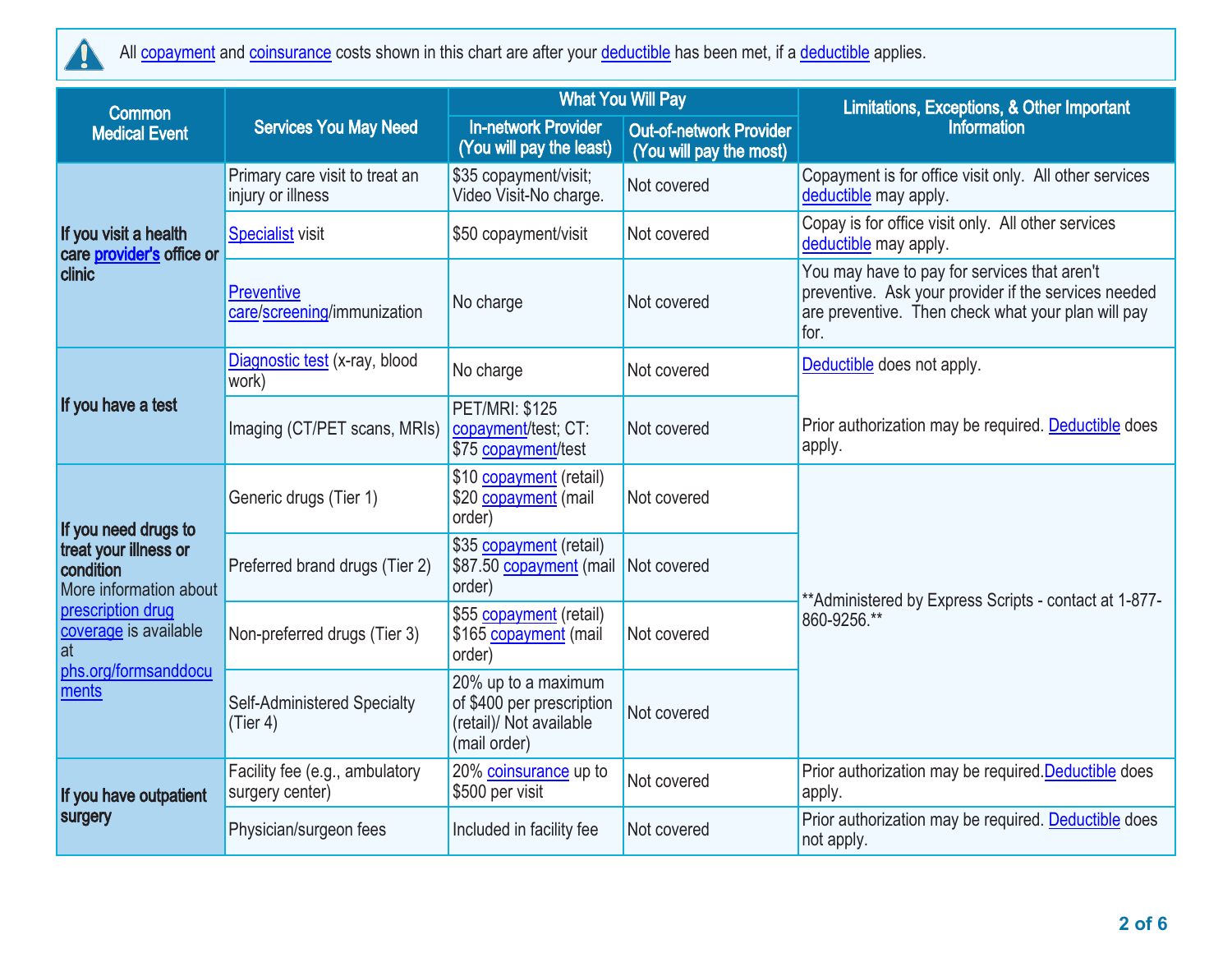| Common                                                           | <b>Services You May Need</b>                 |                                                                                                            | <b>What You Will Pay</b>                                                                           | Limitations, Exceptions, & Other Important                                                |  |
|------------------------------------------------------------------|----------------------------------------------|------------------------------------------------------------------------------------------------------------|----------------------------------------------------------------------------------------------------|-------------------------------------------------------------------------------------------|--|
| <b>Medical Event</b>                                             |                                              | <b>In-network Provider</b><br>(You will pay the least)                                                     | <b>Out-of-network Provider</b><br>(You will pay the most)                                          | <b>Information</b>                                                                        |  |
| If you need immediate<br>medical attention                       | <b>Emergency room care</b>                   | \$200 copayment/visit                                                                                      | \$200 copayment/visit                                                                              | Waived if admitted into a hospital, then hospital copay<br>applies. Deductible does apply |  |
|                                                                  | <b>Emergency medical</b><br>transportation   | \$50<br>copayment/occurrence<br>ground; \$100<br>copayment/occurrence<br>air; No charge inter-<br>facility | \$50<br>copayment/occurrence<br>ground; \$100<br>copay/occurrence air;<br>No charge inter-facility | Deductible does apply.                                                                    |  |
|                                                                  | <b>Urgent care</b>                           | \$35 copayment/visit                                                                                       | \$35 copayment/visit                                                                               | Deductible may apply except for lab and x-ray.                                            |  |
| If you have a hospital                                           | Facility fee (e.g., hospital room)           | \$500<br>copayment/admission                                                                               | Not covered                                                                                        | Prior Authorization may be required. Deductible does<br>apply.                            |  |
| stay                                                             | Physician/surgeon fees                       | Included in facility fee                                                                                   | Not covered                                                                                        | Prior Authorization may be required. Deductible does<br>not apply.                        |  |
| If you need mental<br>health, behavioral<br>health, or substance | <b>Outpatient services</b>                   | \$35 copayment/visit                                                                                       | Not covered                                                                                        | Copayment is for office visit only. All other services<br>deductible may apply.           |  |
| abuse services                                                   | Inpatient services                           | \$500<br>copayment/admission                                                                               | Not covered                                                                                        | Prior authorization may be required. deductible may<br>apply.                             |  |
|                                                                  | Office visits                                | \$35 copayment/visit up<br>to \$200/pregnancy                                                              | Not covered                                                                                        | Depending on the type of services, a copayment,<br>coinsurance, or deductible may apply.  |  |
| If you are pregnant                                              | Childbirth/delivery professional<br>services | No charge                                                                                                  | <b>Not Covered</b>                                                                                 | ---None--------------                                                                     |  |
|                                                                  | Childbirth/delivery facility<br>services     | \$500<br>copayment/admission.<br>Deductible does apply.                                                    | Not covered.                                                                                       | Prior authorization may be required.                                                      |  |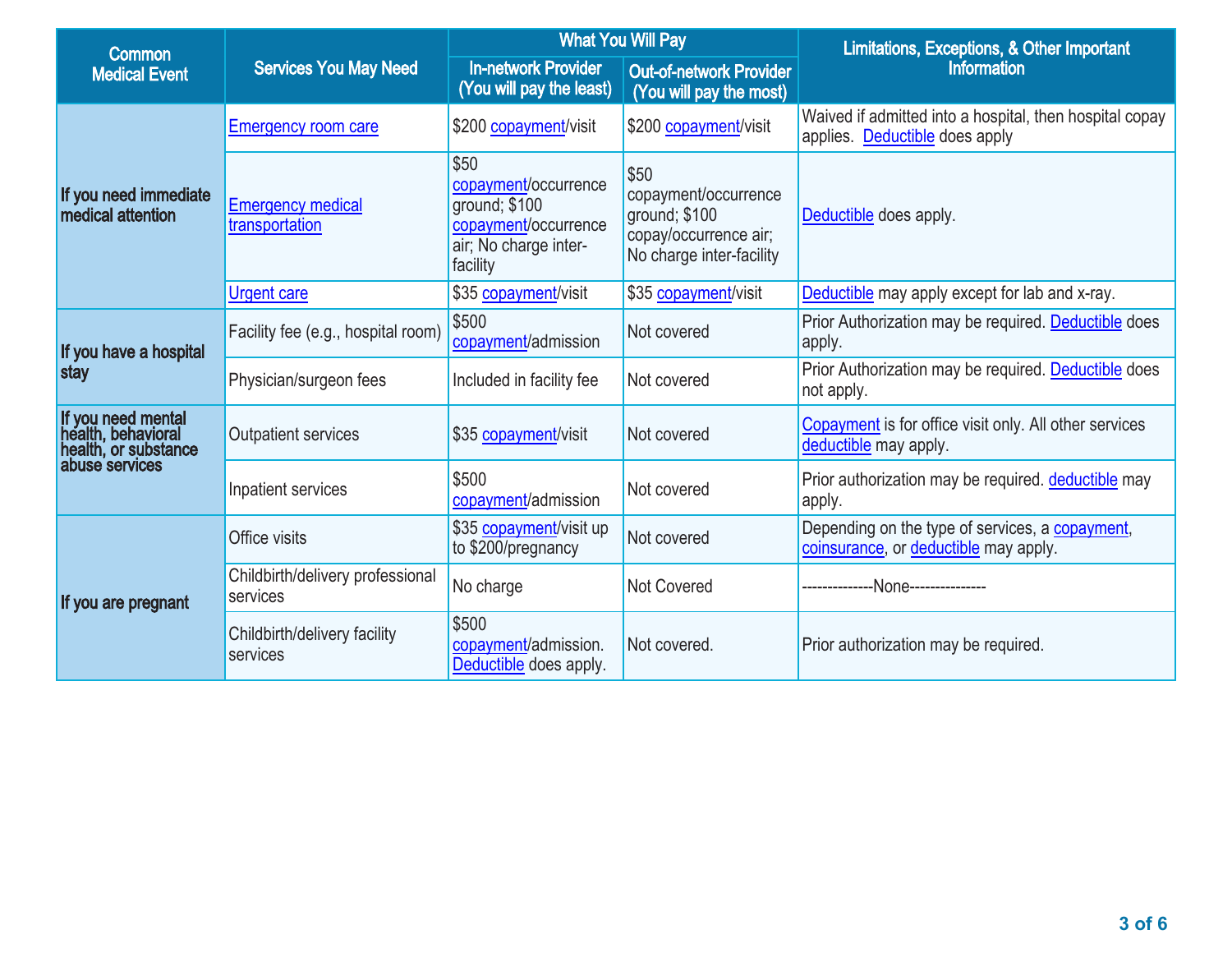| Common                                                                  | <b>Services You May Need</b>   |                                                                                 | <b>What You Will Pay</b>                                  | Limitations, Exceptions, & Other Important                                                                                                                                                                                                              |  |
|-------------------------------------------------------------------------|--------------------------------|---------------------------------------------------------------------------------|-----------------------------------------------------------|---------------------------------------------------------------------------------------------------------------------------------------------------------------------------------------------------------------------------------------------------------|--|
| <b>Medical Event</b>                                                    |                                | <b>In-network Provider</b><br>(You will pay the least)                          | <b>Out-of-network Provider</b><br>(You will pay the most) | <b>Information</b>                                                                                                                                                                                                                                      |  |
|                                                                         | Home health care               | No charge                                                                       | Not covered                                               | Prior authorization may be required.                                                                                                                                                                                                                    |  |
| If you need help<br>recovering or have<br>other special health<br>needs | <b>Rehabilitation services</b> | Inpatient: \$500<br>copayment/admission;<br>Outpatient: \$50<br>copayment/visit | Not covered                                               | Limited up to 24 visits/plan year combined. Inpatient-<br>deductible may apply; Outpatient-Deductible does not<br>apply. Prior authorization may be required for<br>inpatient.                                                                          |  |
|                                                                         | <b>Habilitation services</b>   | Inpatient: \$500<br>copayment/admission;<br>Outpatient: \$50<br>copayment/visit | Not covered                                               | -None--------------                                                                                                                                                                                                                                     |  |
|                                                                         | Skilled nursing care           | \$500<br>copayment/admission                                                    | Not covered                                               | Limited up to 60 days per plan year. Prior<br>authorization will be required. Deductible may apply.                                                                                                                                                     |  |
|                                                                         | Durable medical equipment      | 50% coinsurance                                                                 | Not covered                                               | Prior authorization may be required. Deductible does<br>apply.                                                                                                                                                                                          |  |
|                                                                         | <b>Hospice services</b>        | \$500<br>copayment/admission                                                    | Not covered                                               | Waived if transferred directly from an inpatient<br>hospital, rehabilitation, or skilled nursing facility. Prior<br>authorization may be required. Deductible may apply.                                                                                |  |
|                                                                         | Children's eye exam            | Included in office visit<br>copayment                                           | Not covered                                               | Coverage is limited to refraction eye exam associated<br>with post cataract surgery or Keratoconus correction                                                                                                                                           |  |
| If your child needs<br>dental or eye care                               | Children's glasses             | 50% coinsurance                                                                 | Not covered                                               | Coverage is limited to eyeglasses/contact lenses<br>within 12 months following cataract surgery, correction<br>of Keratoconus or when related to Genetic Inborn<br>Errors of Metabolism. Prior authorization may be<br>required. Deductible does apply. |  |
|                                                                         | Children's dental check-up     | Not covered                                                                     | Not covered                                               | -------------None--------------                                                                                                                                                                                                                         |  |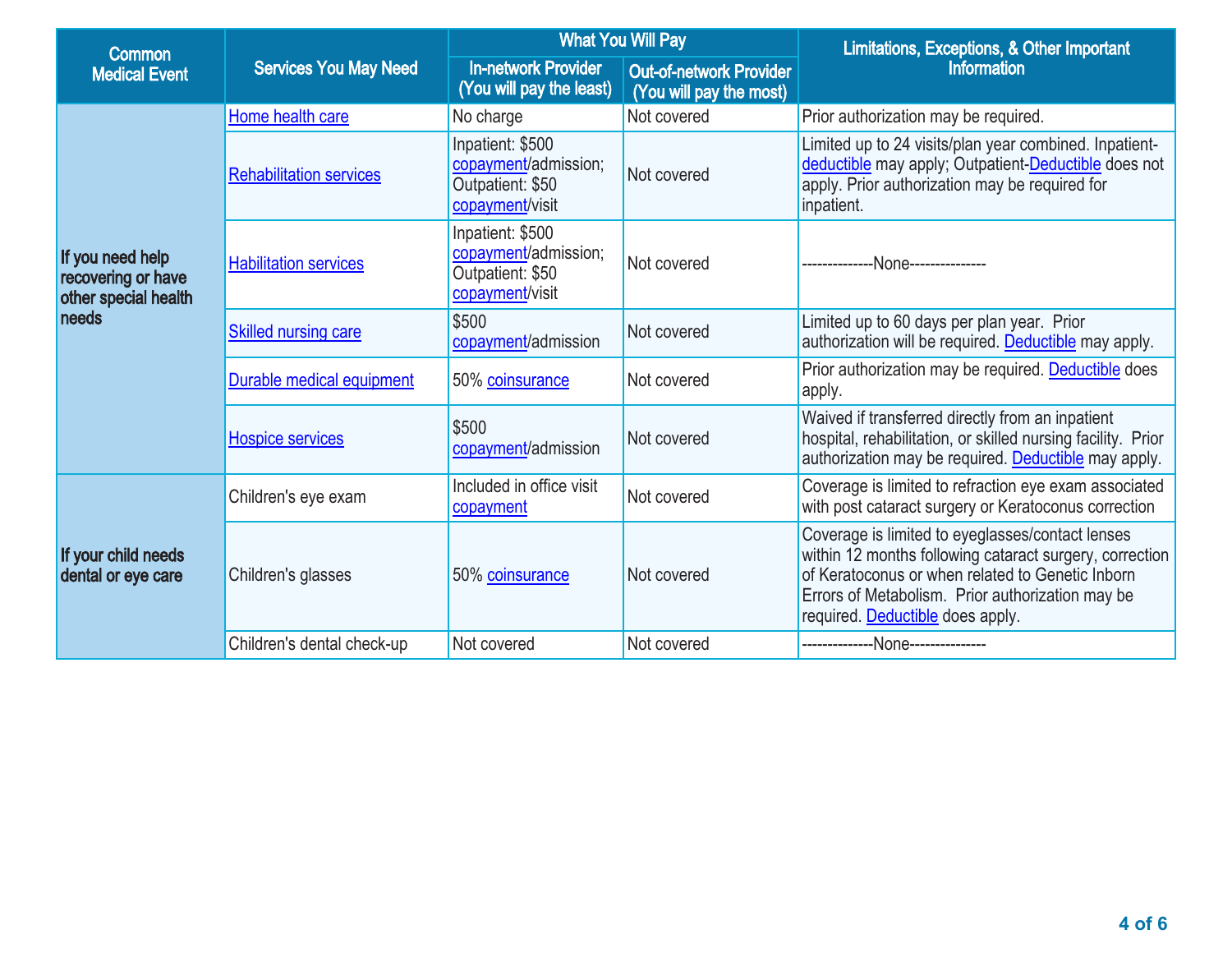|                                                                                                                                                  | <b>Excluded Services &amp; Other Covered Services:</b> |  |                                                       |  |                                                                                                 |  |
|--------------------------------------------------------------------------------------------------------------------------------------------------|--------------------------------------------------------|--|-------------------------------------------------------|--|-------------------------------------------------------------------------------------------------|--|
| Services Your Plan Generally Does NOT Cover (Check your policy or plan document for more information and a list of any other excluded services.) |                                                        |  |                                                       |  |                                                                                                 |  |
|                                                                                                                                                  | <b>Cosmetic Surgery</b>                                |  | Long-Term Care                                        |  | Routine Eye Care (Adult)                                                                        |  |
|                                                                                                                                                  | Dental Care (Adult)                                    |  | Non-Emergency Care When Traveling Outside<br>the U.S. |  | Routine Foot Care * Only covered when medically<br>necessary for diabetes. See SPD for details. |  |
|                                                                                                                                                  | Dental check-up (Child)                                |  | <b>Private-Duty Nursing</b>                           |  | <b>Weight Loss Programs</b>                                                                     |  |
| Other Covered Services (Limitations may apply to these services. This isn't a complete list. Please see your plan document.)                     |                                                        |  |                                                       |  |                                                                                                 |  |
|                                                                                                                                                  | Acupuncture                                            |  | <b>Chiropractic Care</b>                              |  | <b>Infertility Treatment</b>                                                                    |  |
|                                                                                                                                                  | <b>Bariatric Surgery</b>                               |  | Hearing Aids for school aged children                 |  |                                                                                                 |  |

Your Rights to Continue Coverage: There are agencies that can help if you want to continue your coverage after it ends. The contact information for those agencies is: Department of Labor's Employee Benefits Security Administration at 1-866-444-EBSA (3272) or www.dol.gov/ebsa/healthreform. Other coverage options may be available to you too, including buying individual insurance coverage through the Health Insurance [Marketplace.](http://www.healthcare.gov/sbc-glossary/#marketplace) For more information about the [Marketplace,](http://www.healthcare.gov/sbc-glossary/#marketplace) visit www.HealthCare.gov or call 1-800-318-2596.

Your Grievance and Appeals Rights: There are agencies that can help if you have a complaint against your [plan](http://www.healthcare.gov/sbc-glossary/#plan) for a denial of a [claim](http://www.healthcare.gov/sbc-glossary/#claim). This complaint is called a [grievance](http://www.healthcare.gov/sbc-glossary/#grievance) or [appeal.](http://www.healthcare.gov/sbc-glossary/#appeal) For more information about your rights, look at the explanation of benefits you will receive for that medical [appeal](http://www.healthcare.gov/sbc-glossary/#appeal). Your [plan](http://www.healthcare.gov/sbc-glossary/#plan) documents also provide complete information to submit a [claim](http://www.healthcare.gov/sbc-glossary/#claim), [appeal,](http://www.healthcare.gov/sbc-glossary/#appeal) or a [grievance](http://www.healthcare.gov/sbc-glossary/#grievance) for any reason to your [plan.](http://www.healthcare.gov/sbc-glossary/#plan) For more information about your rights, this notice, or assistance, contact: Department of Labor's Employee Benefits Security Administration at 1-866-444-EBSA (3272) or www.dol.gov/ebsa/healthreform. Additionally, you may contact the Office of the Superintendent of Insurance Managed Health Care Bureau at 1-855-427-5674 or by email at mhcb.grievance@state.nm.us.

#### Does this plan provide Minimum Essential Coverage? Yes

If you don't have [Minimum Essential Coverage](http://www.healthcare.gov/sbc-glossary/#minimum-essential-coverage) for a month, you'll have to make a payment when you file your tax return unless you qualify for an exemption from the requirement that you have health coverage for that month.

#### Does this plan meet Minimum Value Standards? Yes

If your [plan](http://www.healthcare.gov/sbc-glossary/#plan) doesn't meet the [Minimum Value Standard](http://www.healthcare.gov/sbc-glossary/#minimum-value-standard), you may be eligible for a [premium tax credits](http://www.healthcare.gov/sbc-glossary/#premium-tax-credits) to help you pay for a plan through the [Marketplace](http://www.healthcare.gov/sbc-glossary/#marketplace).

#### Language Access Services:

Para obtener asistencia en Español, llame al 1-855-261-7737. Kung kailangan ninyo ang tulong sa Tagalog tumawag sa 1-855-261-7737. 如果需要中文的帮助,请拨打这个号码 1-855-261-7737. Dinek'ehgo shika at'ohwol ninisingo, kwiijigo holne' 1-855-261-7737. –To see examples of how this plan might cover costs for a sample medical situation, see the next section.–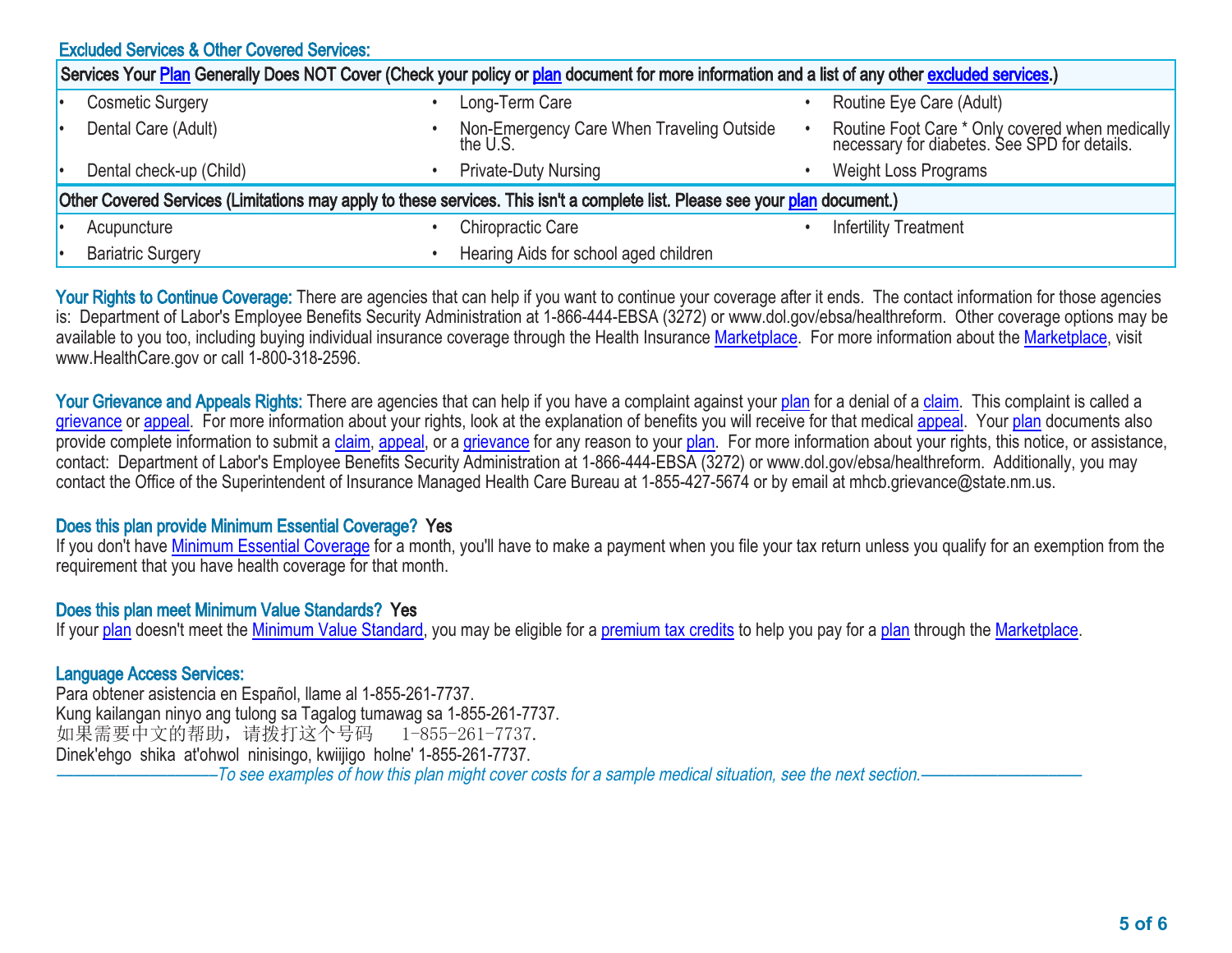### About these Coverage Examples:



This is not a cost estimator. Treatments shown are just examples of how this [plan](http://www.healthcare.gov/sbc-glossary/#plan) might cover medical care. Your actual costs will be different depending on the actual care you receive, the prices your [providers](http://www.healthcare.gov/sbc-glossary/#provider) charge, and many other factors. Focus on the [cost sharing](http://www.healthcare.gov/sbc-glossary/#cost-sharing) amounts [\(deductibles,](http://www.healthcare.gov/sbc-glossary/#deductible) [copayments](http://www.healthcare.gov/sbc-glossary/#copayment) and [coinsurance\)](http://www.healthcare.gov/sbc-glossary/#coinsurance) and [excluded services](http://www.healthcare.gov/sbc-glossary/#excluded-services) under the [plan.](http://www.healthcare.gov/sbc-glossary/#plan) Use this information to compare the portion of costs you might pay under different health [plans](http://www.healthcare.gov/sbc-glossary/#plan). Please note these coverage examples are based on self-only coverage.

| Peg is Having a Baby<br>(9 months of in-network pre-natal care and a<br>hospital delivery)                                                                                                                                                                                   |       | <b>Managing Joe's type 2 Diabetes</b><br>(a year of routine in-network care of a well-<br>controlled condition)                                                                                                         |                                               | <b>Mia's Simple Fracture</b><br>(in-network emergency room visit and follow up<br>care)                                                                                                                                     |                                               |
|------------------------------------------------------------------------------------------------------------------------------------------------------------------------------------------------------------------------------------------------------------------------------|-------|-------------------------------------------------------------------------------------------------------------------------------------------------------------------------------------------------------------------------|-----------------------------------------------|-----------------------------------------------------------------------------------------------------------------------------------------------------------------------------------------------------------------------------|-----------------------------------------------|
| \$175<br>The plan's overall deductible<br>\$50<br><b>Specialist</b><br>\$500<br><b>Hospital (Facility)</b><br><b>No</b><br>Other<br>Charge                                                                                                                                   |       | The plan's overall deductible<br><b>Specialist</b><br><b>Hospital (Facility)</b><br>Other                                                                                                                               | \$175<br>\$50<br>\$500<br><b>No</b><br>Charge | The plan's overall deductible<br><b>Specialist</b><br><b>Hospital (Facility)</b><br>Other                                                                                                                                   | \$175<br>\$50<br>\$500<br><b>No</b><br>Charge |
| This EXAMPLE event includes services like:<br>Specialist office visits (prenatal care)<br><b>Childbirth/Delivery Professional Services</b><br><b>Childbirth/Delivery Facility Services</b><br>Diagnostic tests (ultrasounds and blood work)<br>Specialist visit (anesthesia) |       | This EXAMPLE event includes services like:<br>Primary care physician office visits (including<br>disease education)<br>Diagnostic tests (blood work)<br>Prescription drugs<br>Durable medical equipment (glucose meter) |                                               | This EXAMPLE event includes services like:<br>Emergency room care (including medical<br>supplies)<br>Diagnostic test (x-ray)<br>Durable medical equipment (crutches)<br>Rehabilitation services ( <i>physical therapy</i> ) |                                               |
| \$12,738<br><b>Total Example Cost</b>                                                                                                                                                                                                                                        |       | <b>Total Example Cost</b>                                                                                                                                                                                               | \$7,400                                       | <b>Total Example Cost</b><br>\$1,934                                                                                                                                                                                        |                                               |
| In this example, Peg would pay:                                                                                                                                                                                                                                              |       | In this example, Joe would pay:                                                                                                                                                                                         |                                               | In this example, Mia would pay:                                                                                                                                                                                             |                                               |
| Cost Sharing                                                                                                                                                                                                                                                                 |       | <b>Cost Sharing</b><br><b>Cost Sharing</b>                                                                                                                                                                              |                                               |                                                                                                                                                                                                                             |                                               |
| <b>Deductibles</b>                                                                                                                                                                                                                                                           | \$0   | <b>Deductibles</b>                                                                                                                                                                                                      | \$0                                           | Deductibles                                                                                                                                                                                                                 | \$18                                          |
| Copayments                                                                                                                                                                                                                                                                   | \$110 | Copayments                                                                                                                                                                                                              | \$1,145                                       | Copayments                                                                                                                                                                                                                  | \$500                                         |
| \$0<br>Coinsurance                                                                                                                                                                                                                                                           |       | Coinsurance                                                                                                                                                                                                             | \$0                                           | Coinsurance                                                                                                                                                                                                                 | \$18                                          |
| What isn't covered                                                                                                                                                                                                                                                           |       | What isn't covered                                                                                                                                                                                                      |                                               | What isn't covered                                                                                                                                                                                                          |                                               |
| Limits or exclusions                                                                                                                                                                                                                                                         | \$60  | Limits or exclusions                                                                                                                                                                                                    | \$55                                          | Limits or exclusions                                                                                                                                                                                                        | \$0                                           |
| The total Peg would pay is                                                                                                                                                                                                                                                   | \$170 | The total Joe would pay is                                                                                                                                                                                              | \$1,200                                       | The total Mia would pay is                                                                                                                                                                                                  | \$537                                         |

The **plan** would be responsible for the other costs of these EXAMPLE covered services.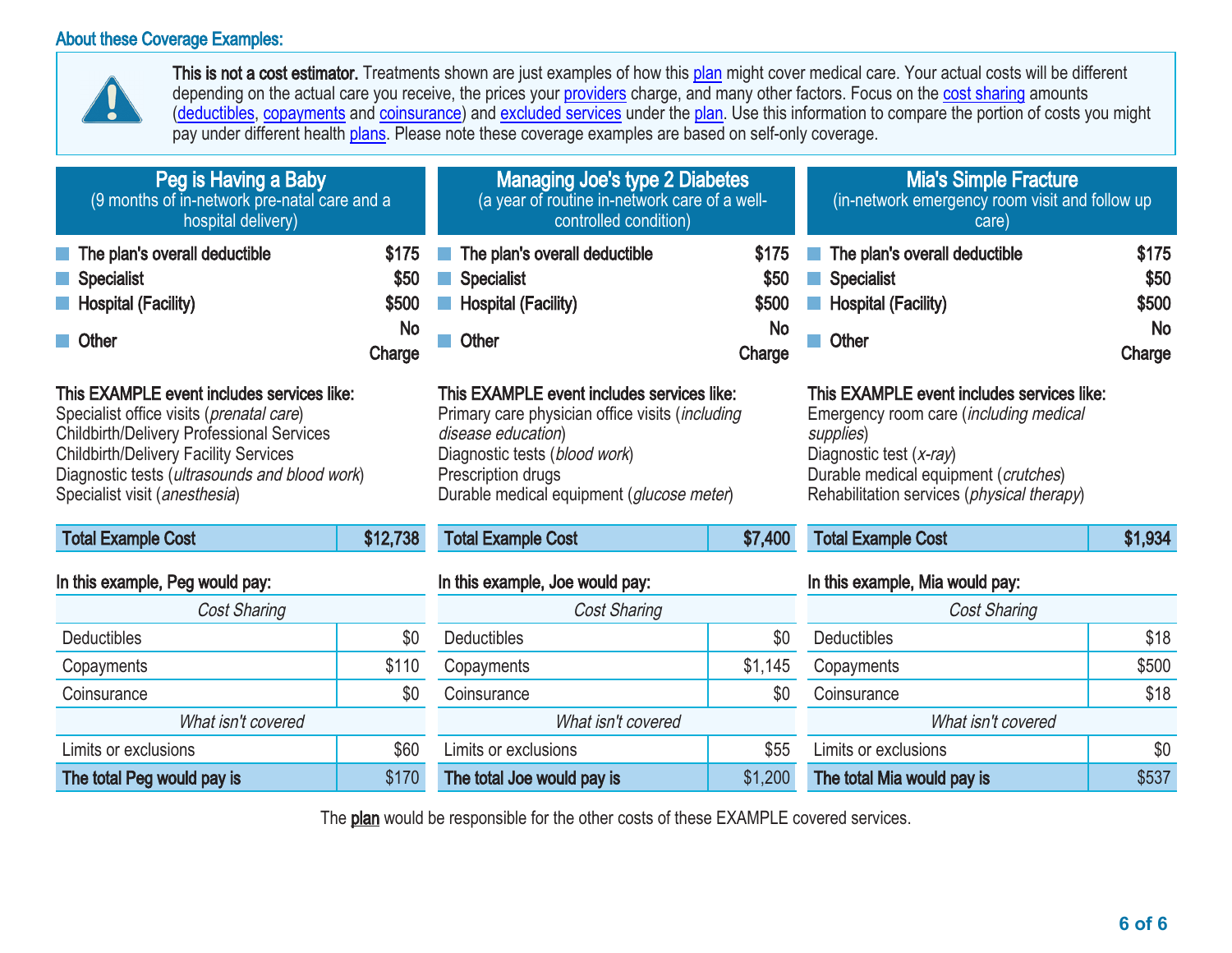### **Notice of Nondiscrimination and Accessibility**

*Discrimination is Against the Law* 

Presbyterian Healthcare Services complies with applicable Federal civil rights laws and does not discriminate on the basis of race, color, national origin, age, disability, or sex.

Presbyterian Healthcare Services does not exclude people or treat them differently because of race, color, national origin, age, disability, or sex.

Presbyterian Healthcare Services:

- Provides free aids and services to people with disabilities to communicate effectively with us, such as:
	- o Qualified sign language interpreters
	- o Written information in other formats (large print, audio, accessible electronic formats, other formats)
- Provides free language services to people whose primary language is not English, such as:
	- o Qualified interpreters
	- o Information written in other languages

If you need these services, contact the Presbyterian Customer Service Center at 505- 923-5420, 1-855-592-7737, TTY: 711.

If you believe that Presbyterian Healthcare Services has failed to provide these services or discriminated in another way on the basis of race, color, national origin, age, disability, or sex, you can file a grievance. You can file a grievance in person, or by mail, fax, or email. If you need help filing a grievance, the Privacy Officer and Civil Rights Coordinator is available to help you.

Presbyterian Privacy Officer and Civil Rights Coordinator P.O. Box 27489 Albuquerque, NM 87125

Phone: 1-866-977-3021, TTY: 711 Fax: 505-923-5124 Email: info@phs.org

You can also file a civil rights complaint with the U.S. Department of Health and Human Services, Office for Civil Rights, electronically through the Office for Civil Rights Complaint Portal, available at **https://ocrportal.hhs.gov/ocr/portal/lobby.jsf**, or by mail or phone at:

U.S. Department of Health and Human Services 200 Independence Avenue SW Room 509F, HHH Building Washington, D.C. 20201

Phone: 1-800-368-1019, 1-800-537-7697 (TDD) Complaint forms are available at **<http://www.hhs.gov/ocr/office/file/index.html>**.

Y0055\_MPC081640\_rev1\_Accepted\_01162017

# **& PRESBYTERIAN**